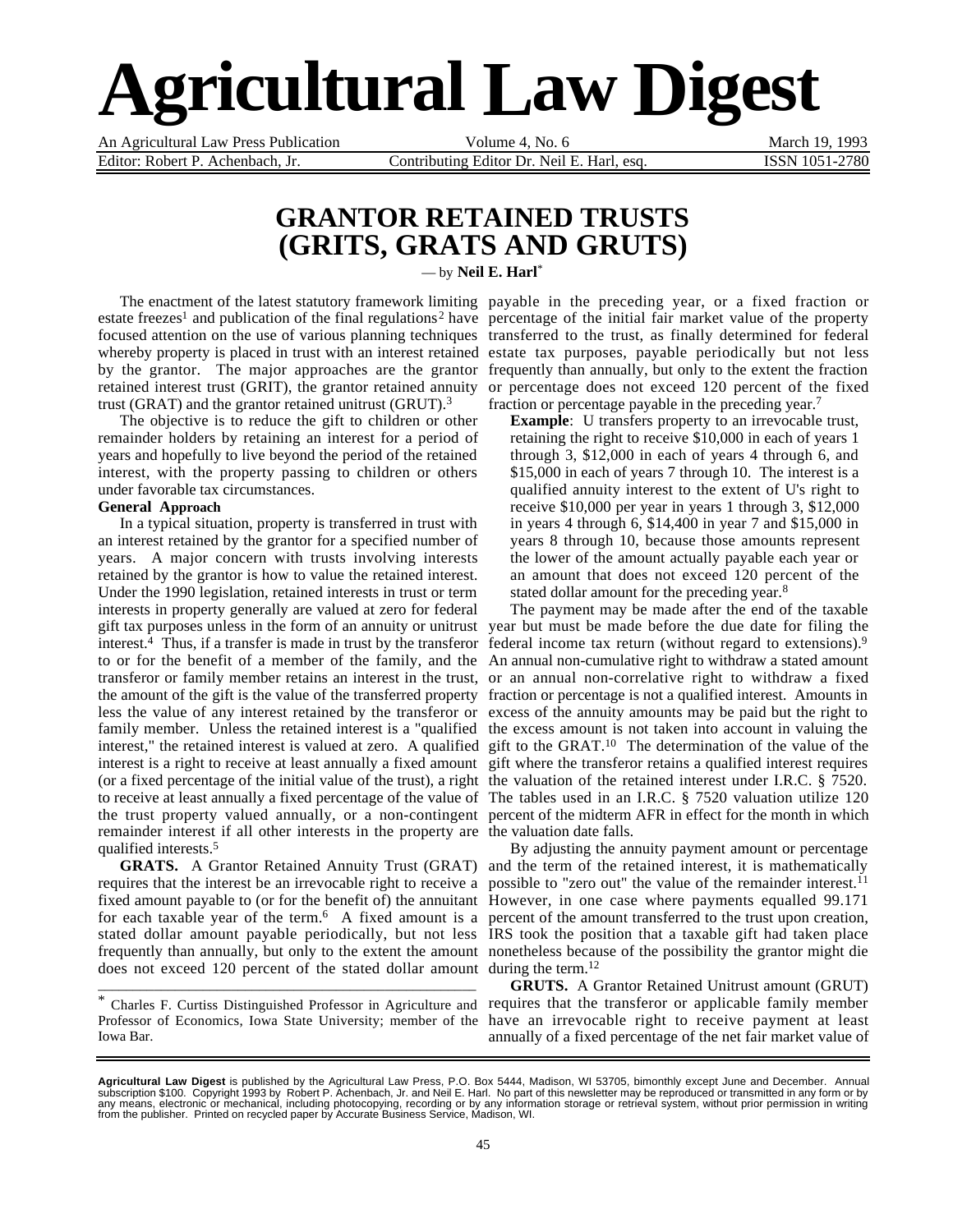the trust assets, determined annually. An exception is provided in the regulations for transfers of an interest in trust to a family member if the remainder interest in the trust qualifies for the federal gift tax charitable deduction.<sup>13</sup> I.R.C. § 2702 does not apply to the transfer of an interest in trust if the only interest in the trust, other than the remainder interest or a qualified annuity or unitrust interest, is an interest qualifying for the charitable deduction under I.R.C. § 2522 (a charitable lead trust). A transfer in trust is not subject to the valuation rules if the only property held in the trust is a personal residence of the term holder.<sup>14</sup>

**Residence GRIT.** Under a Grantor Retained Interest Trust (GRIT) involving the residence, the transferor uses the residence for a period of years then the residence is distributed outright to the beneficiaries of the trust, usually the transferor's children, or held in trust for other beneficiaries. The amount of the gift by the transferor is including mortgage payments, incurred or reasonably calculated by subtracting the value of the transferor's retained rights from the value of the residence.

**Example:** X, a taxpayer age 65, transfers a residence valued at \$100,000 to a trust and retains the right to use the residence for five years. The retained right is valued, under the actuarial tables, at approximately 36 percent of the value of the residence or \$36,000. The gift would be approximately \$64,000 which would come out of the unified credit. The federal gift tax annual exclusion would not be available inasmuch as the gift is a future interest.15

If the transferor dies after the end of the period of retained use of the residence, the amount of the gift (\$64,000) would be added back into the estate, not the value of the residence at death (probably \$100,000 or more). This is the desired outcome.

If the taxpayer dies before the end of the period of retained use of the residence, the value of the residence itself is included in the transferor's estate at its date of death value (or as of the alternate valuation date).<sup>16</sup> This is not the desired result, but the transferor is left no worse off than had ownership of the residence been retained.

A taxpayer may create only two personal residence date on which a new residence is acquired by the trust. trusts. Trusts holding fractional interests in the same trust is prohibited from holding any asset other than one residence to be used as a personal residence of the holder of result of damage, destruction or involuntary conversion of a grantor retained interest trust (GRIT). the residence. The proceeds must be reinvested within two years in a personal residence.18 The residence must not be residence.

excess of that which is reasonably appropriate for residential purposes.19

Example**:** M conveys 160 acres of farmland including a residence and business outbuildings and

155 acres of cropland to a trust, retaining a term interest in the trust. The trust is not a personal residence trust because it includes assets in excess of what is reasonably appropriate for residential purposes. A personal residence is the principal residence of the taxpayer as term holder (as defined in I.R.C. § 1034), one other residence (as defined in I.R.C. § 280A(d)(1) but without regard to I.R.C.  $\S$  280A(d)(2) or (3)), or an undivided fractional interest in either of the above.

**QPRT.** A "qualified personal residence trust" provides additional flexibility.20 A qualified personal residence trust (QPRT) is similar to personal residence trusts with the same definition as to personal residence.<sup>21</sup> A QPRT is permitted to hold assets other than the personal residence for certain time periods. Cash can be held in a separate account not exceeding what is required for payment of trust expenses, expected to be paid within six months from the date the cash is contributed to the trust, improvements to be paid within six months from the date of contribution to the trust, purchase of an initial residence within three months of the date of the contribution if the trustee has previously entered into a contract for the purchase, and purchase of a replacement residence within three months from the date of the contribution provided the trustee has previously entered into a contract for the purchase.

Excess cash must be distributed to the term holder on a quarterly basis and, on termination of the term interest, must be distributed to the term holder within 30 days.<sup>22</sup> A QPRT is also permitted to hold improvements to the residence, proceeds from sale of the residence and insurance policies and insurance proceeds payable as a result of damage to the residence.

A QPRT must provide that if the residence ceases to be used as a personal residence of the term holder, it ceases to be a QPRT.

A trust permitting the proceeds of sale to be held in the trust must provide that the trust ceases to be a QPRT not later than the earlier of two years from the date of sale, the termination of the term holder's interest in the trust, or the

residence are treated as one trust.<sup>17</sup> A personal residence be a QPRT, the assets must be distributed outright to the the term interest. The trust may hold proceeds payable as a annuity trust (GRAT), a grantor retained unitrust (GRUT) or Within 30 days after the date on which the trust ceases to term holder or the assets must be held for the balance of the term in a trust meeting the requirements of a grantor retained

#### **Using property after the term interest**

occupied by anyone other than the taxpayer, a spouse or the expiration of the term interest (which could well be the dependent and must be available to the taxpayer as a case for a farm or residence) the grantor could enter into a personal residence. Expenses of the residence may be paid lease arrangement with the holder or holders of the directly by the taxpayer as term holder. A trust will not remainder interest, after the end of the term interest for a fair qualify as a personal residence trust if sold or otherwise and customary rental.<sup>23</sup> To avoid inclusion of the property transferred or used as something other than a personal in the grantor's gross estate, the grantor should avoid A personal residence may include adjacent land not in control over the distribution policies of the trust including If the grantor desires to continue using the property after remaining an income beneficiary of the trust, or retaining the power to sprinkle income, the power to accumulate income (especially if the income would pass to a third person), the power to invade principal, the power to alter or